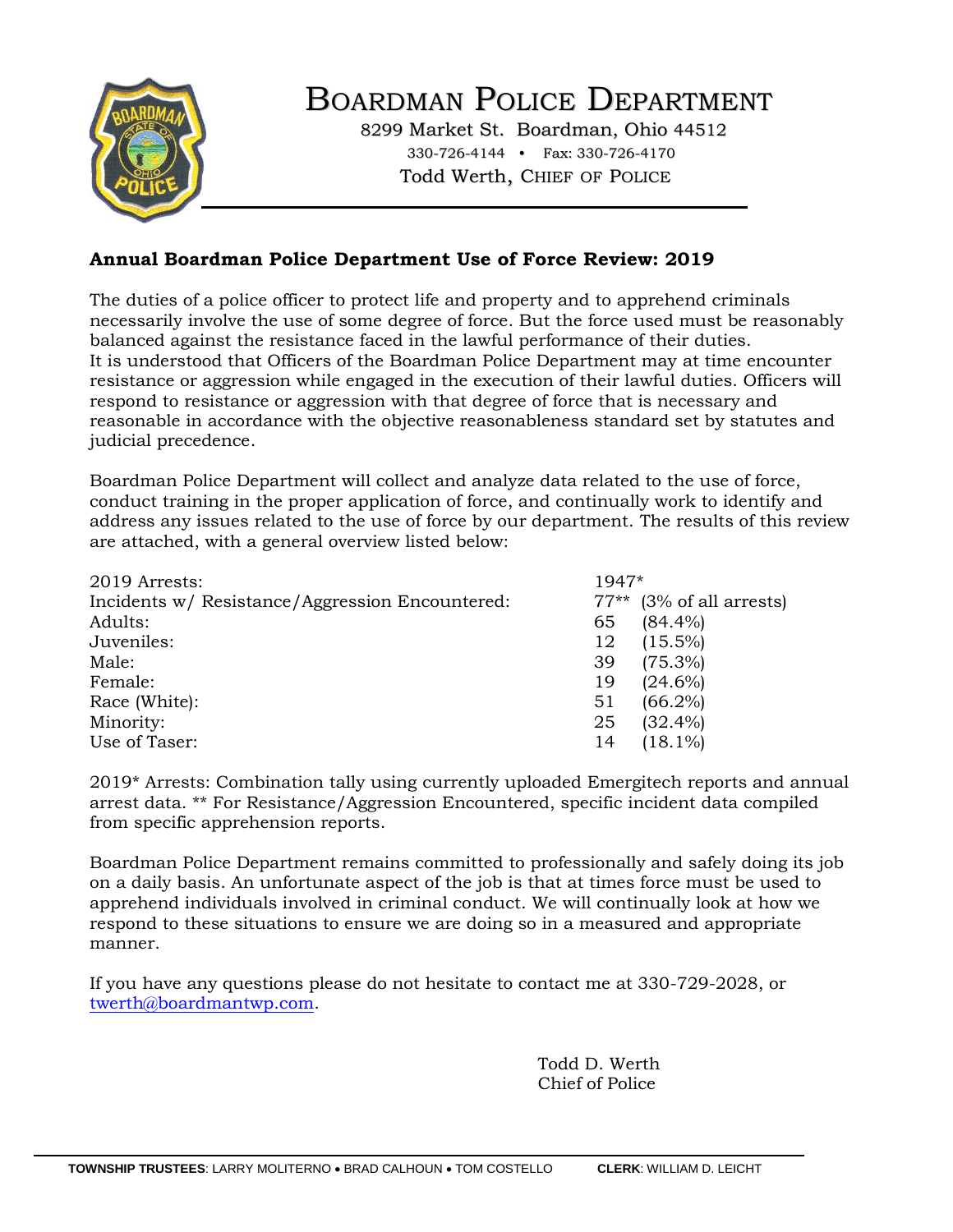Page 2

# **Boardman Police Department** *2019*

*Review of Resistance/Aggression Encountered During Arrest* 

| <b>TOTAL NUMBER OF ARRESTS</b>                                | $1947^{\circ}$ |
|---------------------------------------------------------------|----------------|
| <b>TOTAL NUMBER OF RESISTINGS</b>                             | 75             |
| <b>PERCENTAGE OF ARRESTS WHERE RESISTANCE WAS ENCOUNTERED</b> | <b>20%</b>     |

| <b>INDIVIDUAL'S ACTIONS</b>                       | <b>TOTALS</b>  |
|---------------------------------------------------|----------------|
| <b>WEAPONS USED AGAINST OFFICER</b><br>1)         |                |
| ATTEMPTING TO DISARM OFFICER<br>2)                | $\overline{2}$ |
| 3) LIFE THREATENING WEAPONLESS ASSAULT            |                |
| <b>STRIKING OR KICKING OFFICER</b><br>4)          | 9              |
| <b>WRESTLING WITH OFFICER</b><br>5)               | 23             |
| <b>PUSHING OFFICER</b><br>6)                      | <b>13</b>      |
| PULLING AWAY FROM OFFICER (FLEEING OFFICER)<br>7) | 73             |
| 8) REFUSING TO MOVE - DEAD WEIGHT                 | 41             |
| 9) NOT RESPONDING TO COMMANDS                     | 76             |
| 10) VERBAL DANGER CUES                            | 54             |
| 11) PHYSICAL DANGER CUES                          | 74             |

| <b>OFFICER'S RESPONSES</b>              | <b>TOTALS</b>         |
|-----------------------------------------|-----------------------|
| 1) DEADLY FORCE                         |                       |
| 2) BATON TECHNIQUES                     | 0                     |
| 3) LESS-LETHAL IMPCAT MUNITIONS         | 0                     |
| PPCT SHOULDER PIN<br>4)                 | N/A                   |
| 5) STRIKING STRUCTURAL AREAS            | 5                     |
| O.C. AEROSOL AGENTS<br>6)               | 0                     |
| <b>BATON RESTRAINTS</b><br>7)           | $\boldsymbol{\theta}$ |
| TASER (ELECTRONIC CONTROL DEVICE)<br>8) | 14                    |
| 9) STRIKING MOTOR MUSCLE GROUPS         | <i><b>10</b></i>      |
| 10) TAKEDOWNS                           | 37                    |
| 11) JOINT MANIPULATION                  | 36                    |
| 12) PPC                                 | 6                     |
| 13) BALANCE DISPLACEMEMNT               | 45                    |
| 14) ESCORT POSITION                     | 42                    |
| 15) ASSISTANCE FROM OTHER OFFICERS      | 69                    |
| 16) VERBAL OR PHYSICAL COMMANDS         | 77                    |